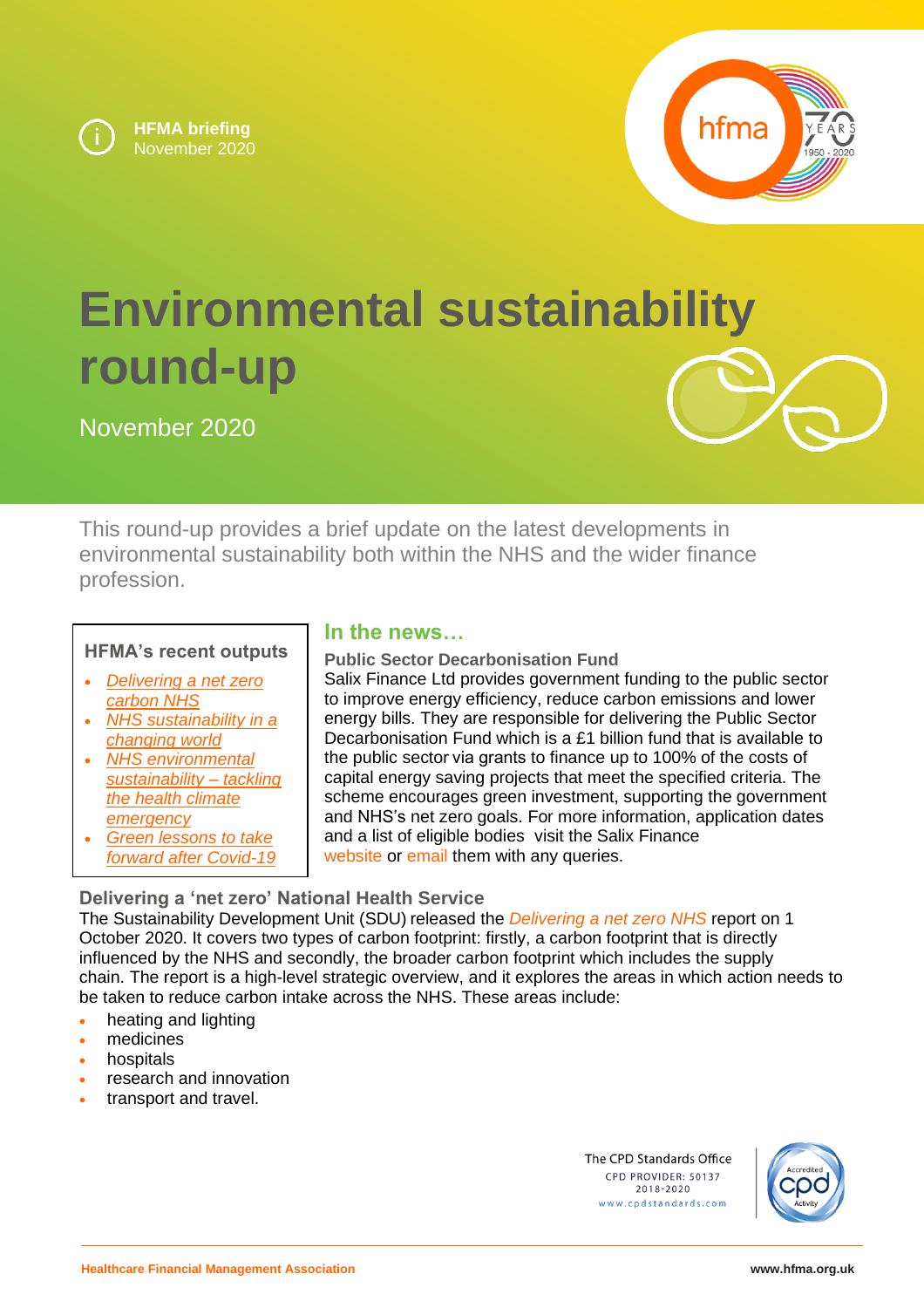**Guidance for climate resilient and environmentally sustainable health care facilities** The World Health Organisation (WHO) published a [report](https://www.who.int/publications/i/item/climate-resilient-and-environmentally-sustainable-health-care-facilities) on 12 October 2020 which provides guidance on how to best optimise resources and minimise waste in the healthcare sector. It also discusses the challenges and increased health risks as a result of climate change. The report provides suggested interventions, including waste management, sustainable energy and procurement.

**Websites to visit**

- *[Air pollution calculator](http://calculator.cleanairhub.org.uk/quiz)*
- *[Centre for sustainable](https://sustainablehealthcare.org.uk/)  [healthcare](https://sustainablehealthcare.org.uk/)*
- *[Sustainable](https://www.sduhealth.org.uk/)  [Development Unit](https://www.sduhealth.org.uk/)*
- *[Accounting for](https://www.accountingforsustainability.org/en/index.html)  [Sustainability](https://www.accountingforsustainability.org/en/index.html)*
- *[The Earthshot Prize](https://earthshotprize.org/awards/)*

**The Accounting for Sustainability (A4S) Summit** A4S is providing two weeks of virtual events which will feature finance leaders and environmentalists discussing the biggest issues on the sustainability agenda. For more information visit the A4S [website.](https://www.eventsforce.net/accountingforsustainability/frontend/reg/thome.csp?pageID=256&ef_sel_menu=18&eventID=2)

**Been attending more Teams meetings than ever before?** Due to Covid-19 there has been a clear reduction in travel to meetings. One positive impact from this is the reduction in your carbon footprint. Find out how much  $CO<sub>2</sub>$  you have saved by visiting the [Carbon Footprint Calculator.](https://www.carbonfootprint.com/calculator.aspx)

#### **Climate thematic**

The Financial Reporting Council recently released a report examining the effects of climate change in the finance world. The report includes sub-reports on five key areas:

- *Governance – [how are boards taking account of climate-related challenges?](https://www.frc.org.uk/getattachment/1b770484-d81e-4dca-8565-2c88415e801d/Governance-FINAL.pdf)*
- *Audit – [how are auditors taking account of climate-related challenges?](https://www.frc.org.uk/getattachment/0ef2c94a-9028-4efa-ac80-3b8c2e0d9a11/Audit-FINAL.pdf)*
- *Reporting – [how are companies developing their reporting on climate-related challenges?](https://www.frc.org.uk/getattachment/6d8c6574-e07f-41a9-b5bb-d3fea57a3ab9/Reporting-FINAL.pdf)*
- *Professional oversight – [how are professional bodies and audit regulators taking account of](https://www.frc.org.uk/getattachment/00152a25-00d5-4bb8-a1e8-eb5795f30746/Professional-Oversight-FINAL.pdf)  [climate change in their regulatory responsibilities?](https://www.frc.org.uk/getattachment/00152a25-00d5-4bb8-a1e8-eb5795f30746/Professional-Oversight-FINAL.pdf)*
- *Investors – [what do investors want to see?](https://www.frc.org.uk/getattachment/7e5a9c59-c67d-4dd4-8663-8601332c9dd9/Investors-FINAL.pdf)*

The report concludes that each of the areas above have an important role to play and can drive change. The report also reflects that organisations need the full support of the board and it is imperative to implement a sustainability plan and report against the task force on climate-related [financial disclosures.](https://www.fsb-tcfd.org/) While this report is not directly aimed at NHS organisations, it is worth the read if you are responsible for any of the above areas or are looking for board level support for your green plan.

#### **Want to help your NHS organisation but not sure where to start? Get in touch about the green mentor scheme!**

Raising awareness about environmental sustainability in the NHS can sometimes feel like an uphill struggle. Do you sometimes feel you could do with a helping hand or a point in the right direction? Many people in this position rely on a like-minded board member or senior clinician, but who can you turn to if there is no-one like this in your organisation?

If this feels like you, then please get in touch with us here at HFMA. Our Environmental Sustainability Special Interest Group includes numerous current and former senior finance professionals who have the appropriate experience, networks and enthusiasm to help guide you. To find out more please contact *charley.spicer@hfma.org.uk.*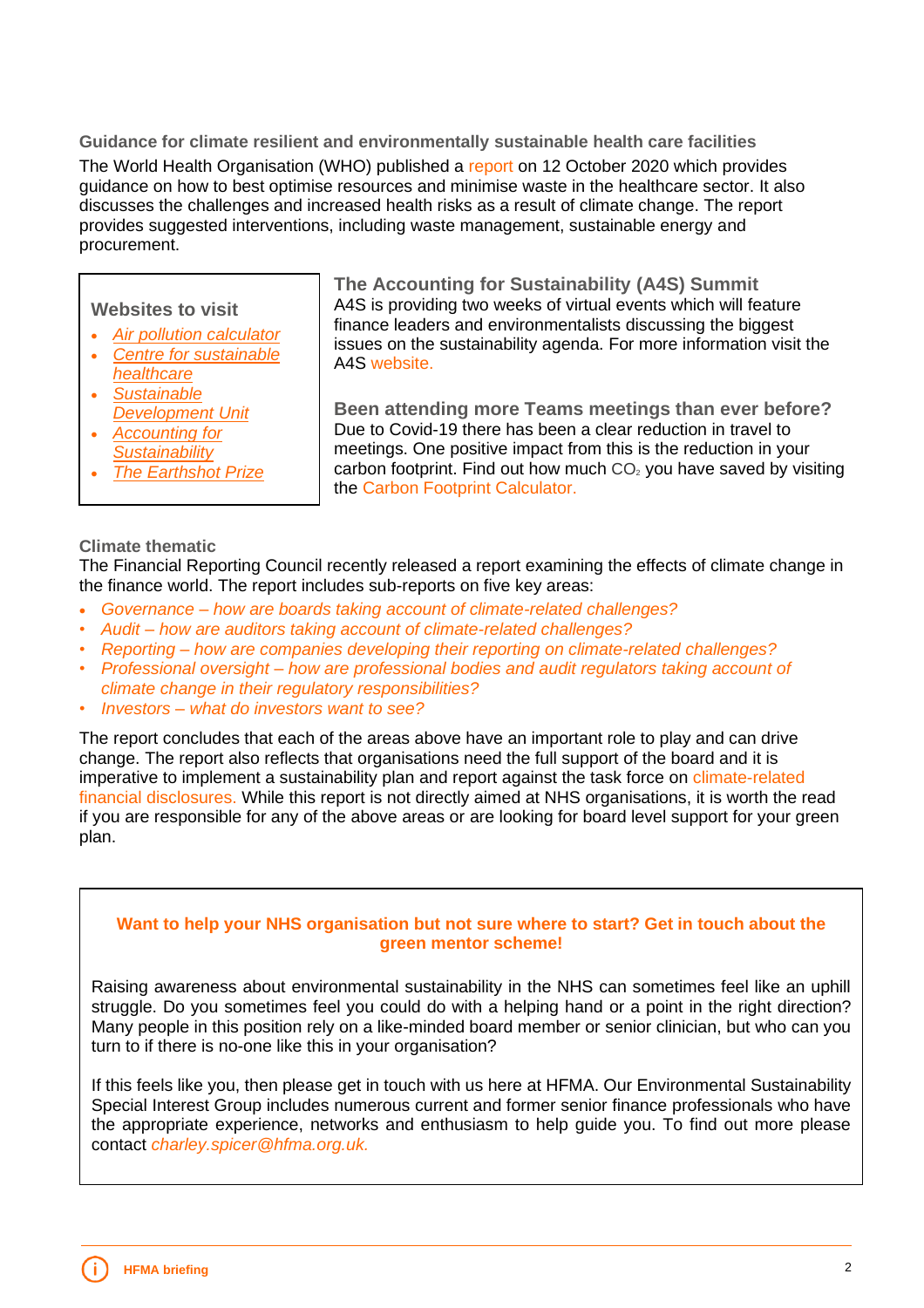#### **The Earthshot Prize**

Nominations are now open for the recently launched *Earthshot Prize*. There are £1m awards for the best innovative projects that could help save the planet. These include:

- protecting and restoring nature
- cleaning the air
- reviving oceans
- building a waste free world
- fixing our climate.

This award is open to everyone, including schools, governments, charities and businesses (to name a few). For more information visit their [website](https://earthshotprize.org/) and good luck!

#### **Things to read**

- *[Delivering a net zero National Health Service](https://www.england.nhs.uk/greenernhs/publication/delivering-a-net-zero-national-health-service/)*
- *[Climatic thematic](https://www.frc.org.uk/getattachment/ab63c220-6e2b-47e6-924e-8f369512e0a6/Summary-FINAL.pdf)*
- *IFRS – [sustainability reporting](https://www.ifrs.org/projects/work-plan/sustainability-reporting/#current-stage)*
- *[How the NHS can use anchor strategies to build a healthy and sustainable post-COVID-19](https://www.health.org.uk/news-and-comment/blogs/how-the-nhs-can-use-anchor-strategies-to-build-a-healthy-and-sustainable)  [recovery](https://www.health.org.uk/news-and-comment/blogs/how-the-nhs-can-use-anchor-strategies-to-build-a-healthy-and-sustainable)*
- *[NHS sustainability impact report 2020](https://www.health.org.uk/news-and-comment/blogs/how-the-nhs-can-use-anchor-strategies-to-build-a-healthy-and-sustainable)*
- *[Task force on climate-related financial disclosures, 2020 status report](https://assets.bbhub.io/company/sites/60/2020/09/2020-TCFD_Status-Report.pdf)*
- *[All consuming: building a healthier food system for people and planet](http://www.ukhealthalliance.org/wp-content/uploads/2020/11/UKHACC-ALL-Consuming-Building-a-Healthier-Food-System-for-People-Planet.pdf)*
- *[Sustainability 1: can nurses reduce the environmental impact of healthcare?](https://www.nursingtimes.net/roles/nurse-managers/sustainability-1-can-nurses-reduce-the-environmental-impact-of-healthcare-24-08-2020/)*
- *[Nicky Philpott: Ending the NHS's contribution to the climate emergency](https://blogs.bmj.com/bmj/2020/10/01/nicky-philpott-how-do-we-achieve-net-zero-for-emissions-in-healthcare/)*
- *[NHS seeks to neutralise it's carbon footprint by 2040](https://www.nursingtimes.net/news/sustainability-and-environment/nhs-seeks-to-neutralise-its-carbon-footprint-by-2040-02-10-2020/)*

#### **Upcoming events**

- *[CleanMed Europe conference:](https://cleanmedeurope.org/register/)* 23 November 3 December
- *[The HFMA annual conference](https://www.hfma.org.uk/education-events/hfma-event/hfma-annual-conference-2020)*: 30 November -11 December The conference includes a session on *What does the future hold for the environment post Covid-19?* Ed Gillespie, environmental entrepreneur and author focusing on sustainability and innovation. This session will take place on Thursday 10 December at 16:30.
- *[The A4S Summit](https://www.eventsforce.net/accountingforsustainability/frontend/reg/thome.csp?pageID=256&ef_sel_menu=18&eventID=2)*: 30 November 11 December

This briefing was written by Charley Spicer, policy and research executive, HFMA, with support from HFMA's Environmental Sustainability Special Interest Group which works to highlight good practice in embedding environmental and social sustainability in the NHS.